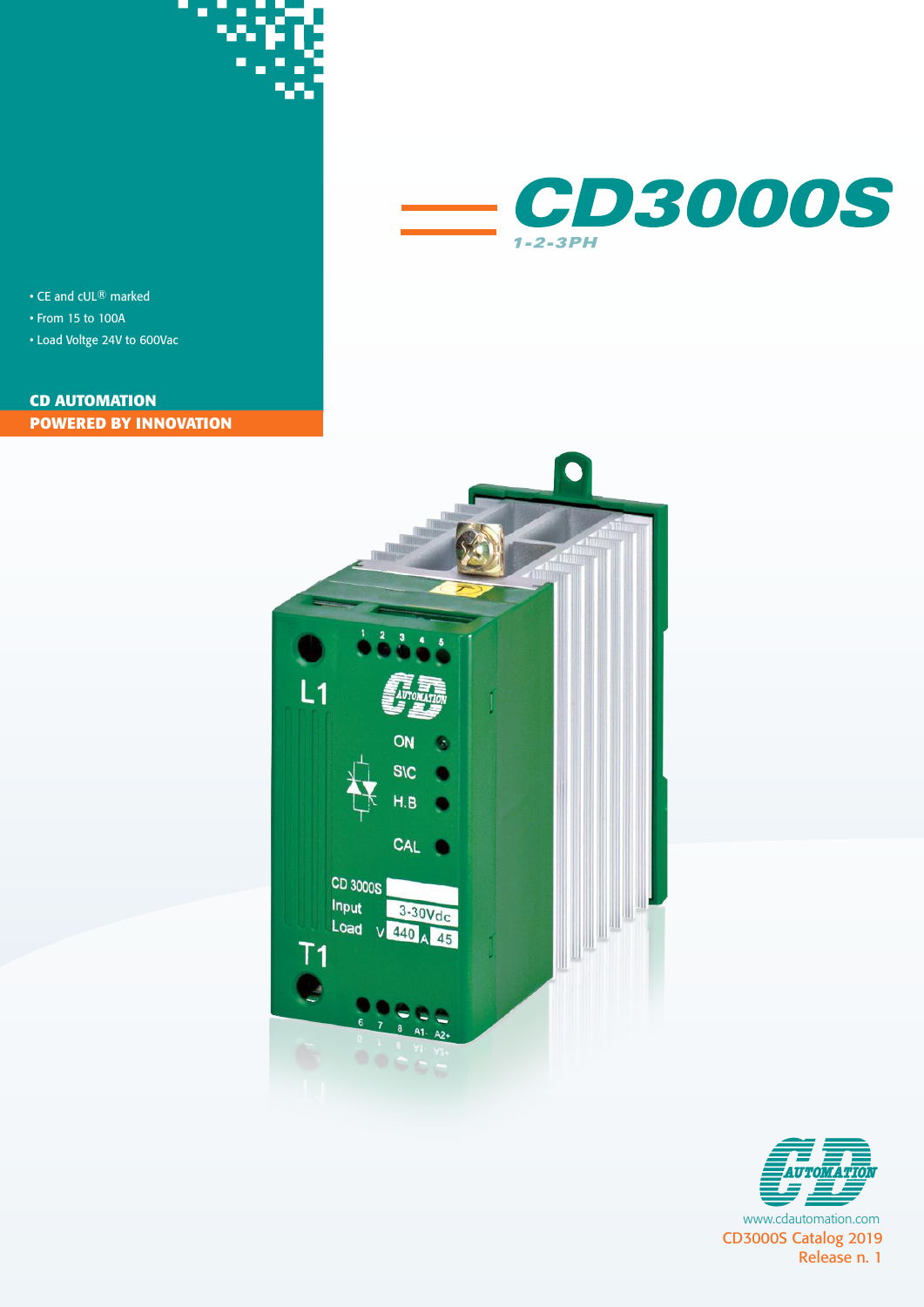# S) ٠

# **CD3000S 1PH FROM 10A TO 90A**



### General description

- CD3000S 1PH is a compact low cost family of solid state switches designd to replace contactors
- Single-phase thyristor units up to 90A.
- Applicable for resistive loads and infrared lamp.
- Zero crossing firing available with logic input signal (SSR)
- Constant current drain with SSR input
- Analog input 4÷20mA or 0÷10V with burst firing 4, 8 or 16 cycle at 50% power demand, is available as an option from 15A to 90A
- Heater break alarm (HB) to diagnostic partial or total load failure and short circuit on thyristor, is available as an option from 15A to 90A
- Side by side mounting
- Special design for heatsink with high dissipation
- IP20 protection
- Comply with EMC specification CE and cUL

## Technical Specification

| <b>Voltage power supply</b><br><b>Input Signal</b> | 24V min, 480V Max, 600V on request<br>SSR (OFF state $\leq$ 1Vdc ON = 4 $\div$ 30 Vdc) is standard up to 90A included.                       |
|----------------------------------------------------|----------------------------------------------------------------------------------------------------------------------------------------------|
|                                                    | Analog input 4÷20mA and 0÷10V is available as an option on units from 15A÷90A included                                                       |
| <b>Firing</b>                                      | Zero crossing ZC; Burst Firing $4/8/16$ with $4\div 20$ mA or 0 $\div 10V$ with 12 $\div 24V$ aux. power supply                              |
| <b>Auxiliary Voltage Supply</b>                    | See CD3000-1PH ordering code power consumption 10Va                                                                                          |
| <b>Fan Voltage Supply</b>                          | $230V \pm 15\%$ standard for unit equal or over 90A (110V is available as an option)                                                         |
| <b>Heater Break Alarm</b>                          | Discrimination better than 20%.                                                                                                              |
|                                                    | Circuit microprocessor based to diagnose partial or total load failure and short circuit on Thyristor.                                       |
|                                                    | Latching alarm plus reset.                                                                                                                   |
|                                                    | Relay output 1A at 230V.                                                                                                                     |
|                                                    | Automatic calibration of one or more unit at the same time using a dedicated digital input or using for each unit the<br>calibration button. |
| <b>Approvals</b>                                   | Comply with EMC; cULus available as an option on basic units                                                                                 |
| <b>Mounting</b>                                    | Din rail mounting up to 90A included, bulkhead over 110A, IP20 protection                                                                    |
| <b>Operating Temperature</b>                       | $0+40^{\circ}$ up to 90A included (for higher temperature see the derating curve)                                                            |

### Current derating as function of cabinet temperature

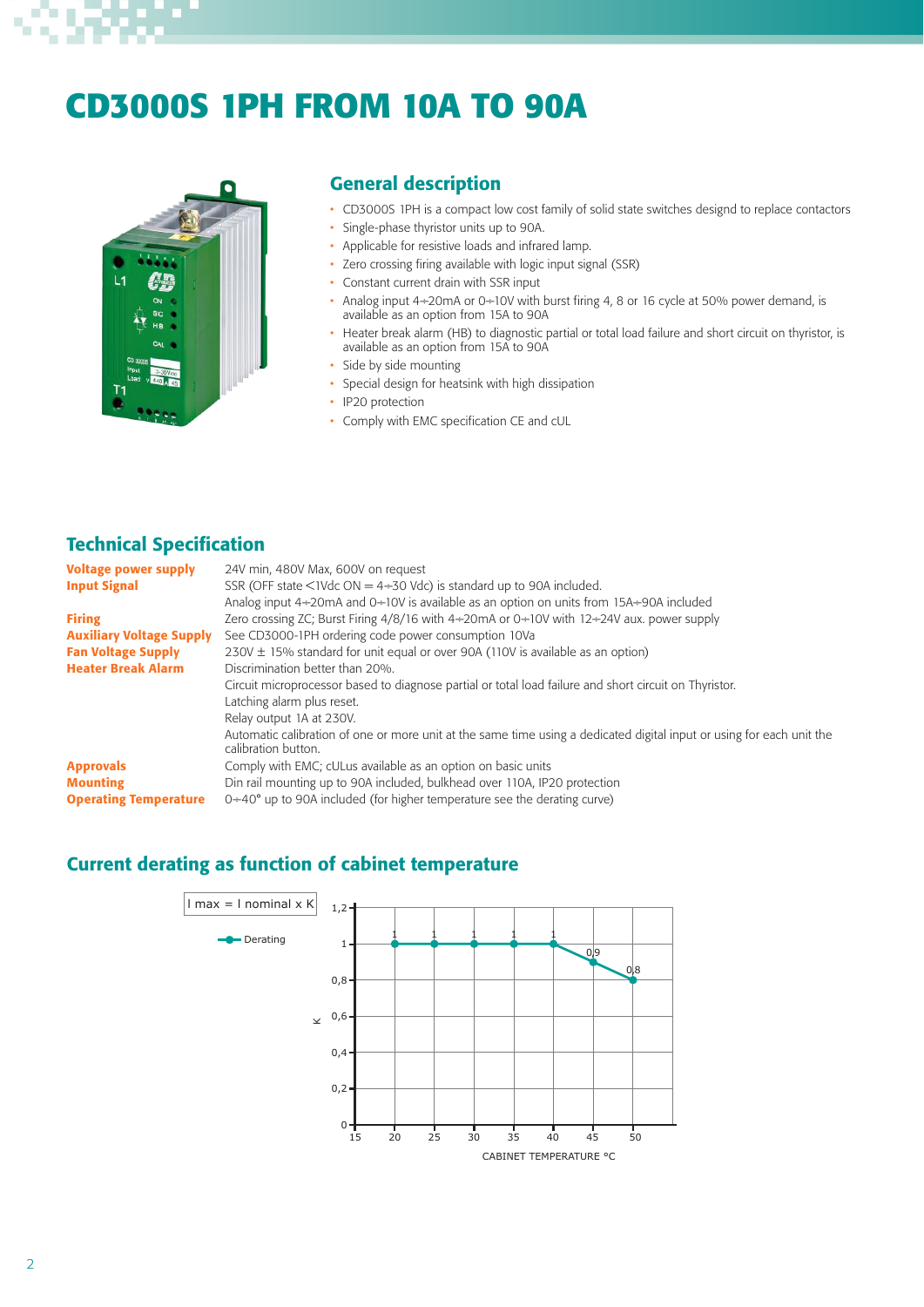# **OPTIONS FEATURES AND SPECIAL DETAILS**

### Heater Break Alarm (HB)



Few second to set and calibrate all the units

- Microprocessor based circuit
- Self learning of current set, via external command or push button on front unit
- Load break diagnostic with alarm latch
- Thyristor short circuit diagnostic
- Alarm reset function and possibility to auto reset the alarm if the normal working condition is restored
- Alarm output with free voltage contact
- Available from 15A÷90A incl.
- Full insulation between SSR output coming from controller/multi loop and power supply, no common zero in our unit
- Easy and fast substitution/calibrate of the unit (also not expert people can do it easy)

### Burst Firing (BF)



- This firing performed in digital mode in our unit gives a lot advantage because switch thyristor faster than normal ZC and at the same time without EMC interferences.
- Analog input is necessary for BF and can be decided how many complete cycles we want at 50% of power demand.
- On CD3000S this value can be 4, 8, 16.

### Analog Input and Burst Firing

- Analog input is available from 15A to 90A with CE mark only
- Burst Firing is selectable with link jumper between BF 4-8-16
- Heater break alarm is available as an option
- Possibility to choose between 4÷20mA or 0÷10V input
- Must be used for 1PH loads only
- Note: 15÷25A version is not available with Analog Input or HB

### HB with external current transformer



- Possibility to turn around the wire on the current transformer if the nominal current is smaller compared the ones detectable by current transformer. Es: 3A with a CT of 50A
- Single CT (included on basic price of HB option)
- CT with metallic clips for horizontal DIN rail mounting (opt.)
- CT with platic for vertical DIN rail mounting (opt.)

#### CD3000S - 2x10A 240V



- CD3000S 2x10 has been designed to drive two loads with 10A current and 240V max line voltage
- The units provides two isulated independent SSR input circuit
- Zero crossing firing
- Very compact unit with high-density mounting side by side to reduce cabinet dimension and price.
- High efficient heatsink with chimney effect
- Easy accessible control circuit board on front unit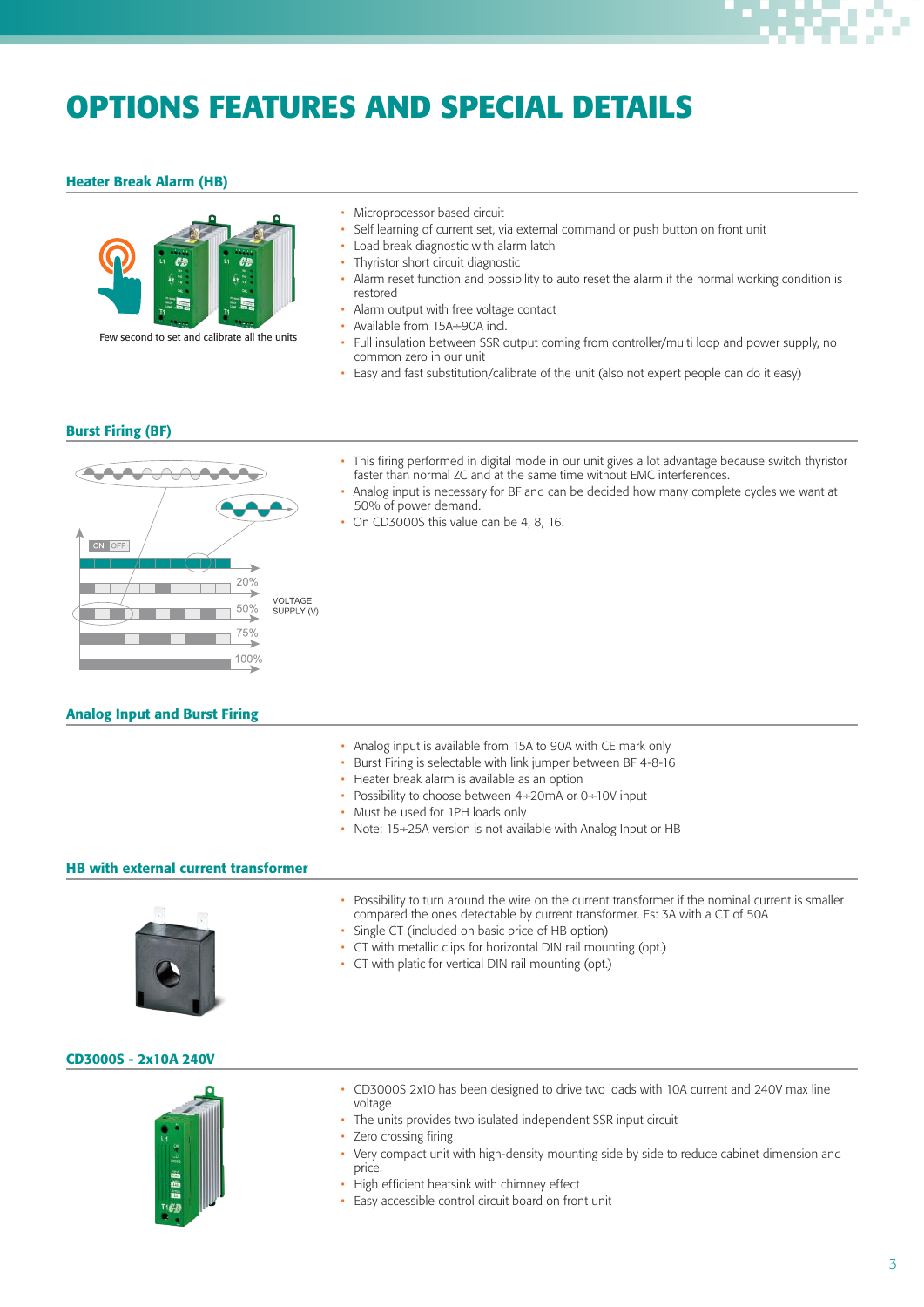# S)

# **CD3000S 1PH SIZE AND DIMENSIONS**







S0 H 120 x W 30 x D 120 - 0,33 kg S3 H 120 x W 52 x D 120 - 0,55 kg S7 H 120 x W 117 x D 159 - 1,65 kg

# Size and options

| Current | Size           | Cooling | IP20     |
|---------|----------------|---------|----------|
| 2x10A   | S <sub>0</sub> | Natural | Standard |
| 15-25A  | S <sub>0</sub> | Natural | Standard |
| 35-45A  | S <sub>3</sub> | Natural | Standard |
| 60-90A  | S7             | Natural | Option   |

# Input features and Heater Break

| Input Signal  | Input Detail                | On Condition    | Off Condition | Heater Break (Option)       |
|---------------|-----------------------------|-----------------|---------------|-----------------------------|
| <b>SSR</b>    | 20mA constant current drain | $>4V$ max $30V$ | <1V           | HB is available from 35-90A |
| $4\div 20$ mA | Impedance $100\Omega$       |                 |               | HB is available from 35-90A |
| $0+10V$       | Impedance $100\Omega$       |                 |               | HB is available from 35-90A |

# Output features (Power device)

| Current | Voltage Range  |      | Ripetitive Peak<br>Reverse Voltage | Latching<br>current | Max Peak<br>one cycle | Leckage<br>current | $12T$ value for<br>fusig | Frequency<br>range Hz | SCR power<br>$loss$ *<br>$I =$ Inom W for | Isolation<br>voltage |
|---------|----------------|------|------------------------------------|---------------------|-----------------------|--------------------|--------------------------|-----------------------|-------------------------------------------|----------------------|
| A       |                | 480V | 600V                               | (mAeff)             | $(10$ msec $)$        | (mAeff)            | $tp=10$ msec             |                       | each phase                                | Vac                  |
| 2x10A   | $24 + 240V$    | 1200 | <b>NA</b>                          | 150                 | 230                   | 15                 | 610                      | $47 + 70$             | 24                                        | 2500                 |
| 15A     | $24 \div 480V$ | 1200 | <b>NA</b>                          | 150                 | 230                   | 15                 | 610                      | $47 \div 70$          | 18                                        | 2500                 |
| 25A     | $24 + 600V$    | 1200 | <b>NA</b>                          | 150                 | 230                   | 15                 | 610                      | $47 + 70$             | 30                                        | 2500                 |
| 35A     | $24 \div 600V$ | 1200 | 1600                               | 250                 | 400                   | 15                 | 780                      | $47 \div 70$          | 42                                        | 2500                 |
| 45A     | $24 + 600V$    | 1200 | 1600                               | 250                 | 600                   | 15                 | 1800                     | $47 + 70$             | 54                                        | 2500                 |
| 60A     | $24 \div 600V$ | 1200 | 1600                               | 450                 | 1000                  | 15                 | 4750                     | $47 \div 70$          | 72                                        | 2500                 |
| 90A     | $24 + 600V$    | 1200 | 1600                               | 450                 | 2000                  | 15                 | 19100                    | $47 + 70$             | 108                                       | 2500                 |

\* Power Loss Thyristor + Fuse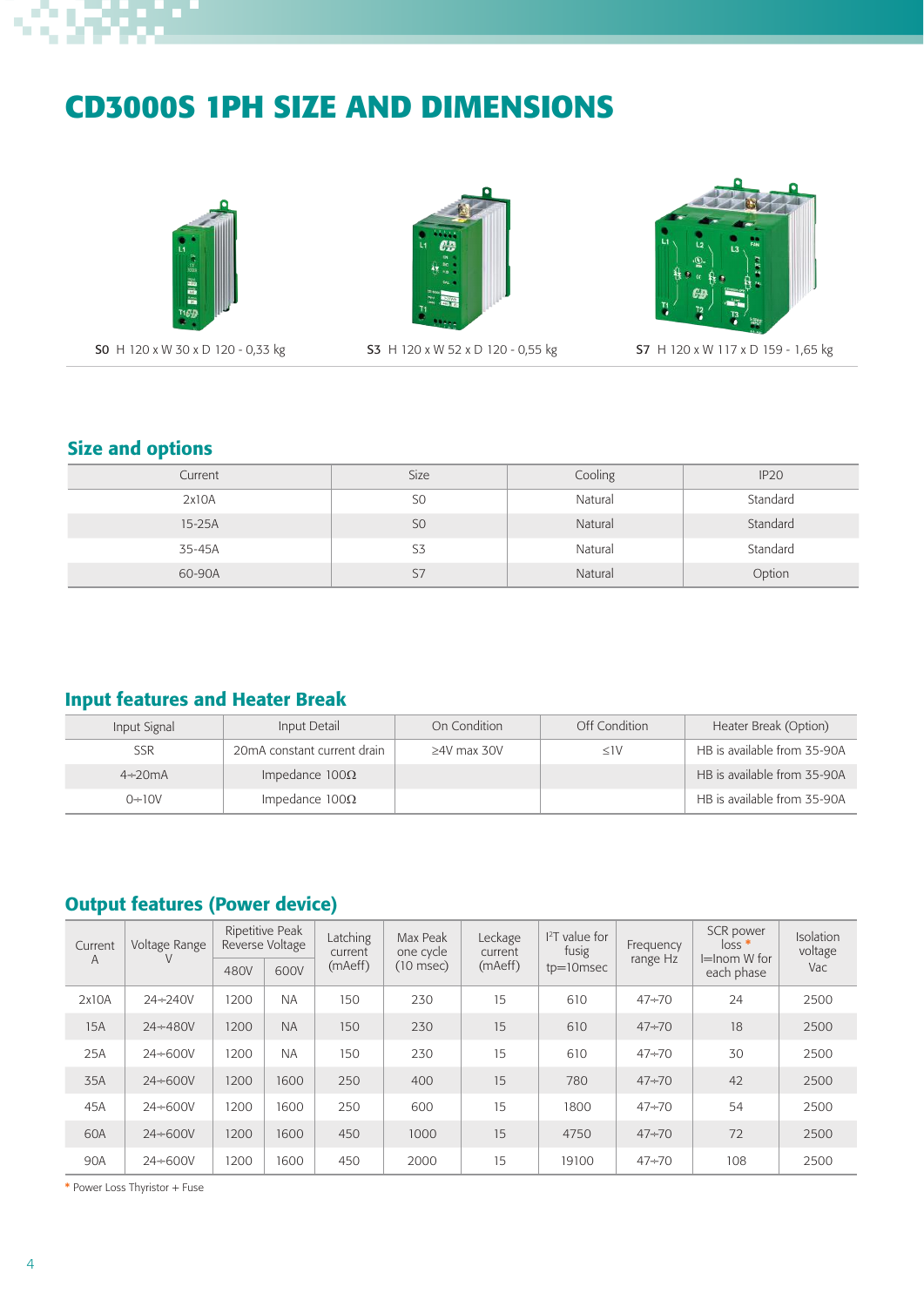# Ordering code CD3000S 1PH 10-90A

| <b>Model</b> |  | Current (A) Operating Max Load Aux Voltage Input                                        |  | Firing | <b>Fuses</b>   HB Option   EP Option   Approvals   Manual |  |    |
|--------------|--|-----------------------------------------------------------------------------------------|--|--------|-----------------------------------------------------------|--|----|
|              |  | CD3000S1PH / 90A /  400V /  480V /  12:24V / 4-20mA / BF008 /  EF /  HB  /  EP  /  -  / |  |        |                                                           |  | ЕM |

| <b>MODEL</b>                 |                                           |
|------------------------------|-------------------------------------------|
| CD 3000S 1PH                 |                                           |
|                              |                                           |
| <b>CURRENT (A)</b><br>2x10A  |                                           |
| 15A                          |                                           |
| 25A                          |                                           |
| 35A                          |                                           |
| 45A                          |                                           |
| 60A                          |                                           |
| 90A                          |                                           |
|                              |                                           |
|                              | <b>OPERATING VOLTAGE (V)</b>              |
| $-1 -$ V                     | From 24V to Max Load Voltage              |
| <b>MAX LOAD VOLTAGE (V)</b>  |                                           |
| 240V                         |                                           |
| 480V (1)                     |                                           |
| 600V (1)                     |                                           |
| <b>AUXILIARY VOLTAGE (V)</b> |                                           |
| NO/                          | NO Auxiliary Voltage with NO option       |
| 12:24/                       | 12÷24V with analog input / HB Alarm (2,3) |
|                              |                                           |
| <b>INPUT</b>                 |                                           |
| SSR/                         | SSR from 4 to 30Vdc                       |
| $0+10V/$                     | Analog Input $0+10V$ (3,5)                |
| $4\div20$ mA/                | Analog Input $4\div 20$ mA (3,5)          |

| <b>FIRING MODE</b> |                                                   |
|--------------------|---------------------------------------------------|
| ZC/                | Zero Crossing with SSR Input                      |
| BF004 /            | 4 cycles on $+$ 4 off with Analog Input           |
| BF008 /            | 8 cycles on + 8 off with Analog Input             |
| BF016 /            | 16 cycles on + 16 off with Analog Input           |
| <b>FUSES</b>       |                                                   |
| EF/                | External Fuse + Fuse Holder (see page 13)         |
| NF/                | No fuse                                           |
| <b>HB OPTION</b>   |                                                   |
| $-$ /              | No Heater Break Alarm                             |
| HB/                | Heater Break Alarm (5)                            |
| <b>EP OPTION</b>   |                                                   |
| $-$ /              | Standard                                          |
| EP/                | External IP20 protection for size S7 (60-90A) (4) |
| <b>APPROVALS</b>   |                                                   |
| $-$ /              | CE EMC for European Market                        |
| UL/                | $CE$ EMC + $cUL$ us listed                        |
| <b>MANUAL</b>      |                                                   |
| <b>NM</b>          | None                                              |
| <b>IM</b>          | Italian                                           |
| <b>FM</b>          | English                                           |
| <b>GM</b>          | German                                            |
| <b>FM</b>          | French                                            |

(1) 480V and 600V not available for 2x10A

(2) Necessary with  $0+10V - 4+20mA$  and HB alarm

(3) Option available from 35 to 90A

(4) IP20 is standard on all units with exception of S7 size (60-90A).

To complain IP20 use EP option

(5) Not available with UL approval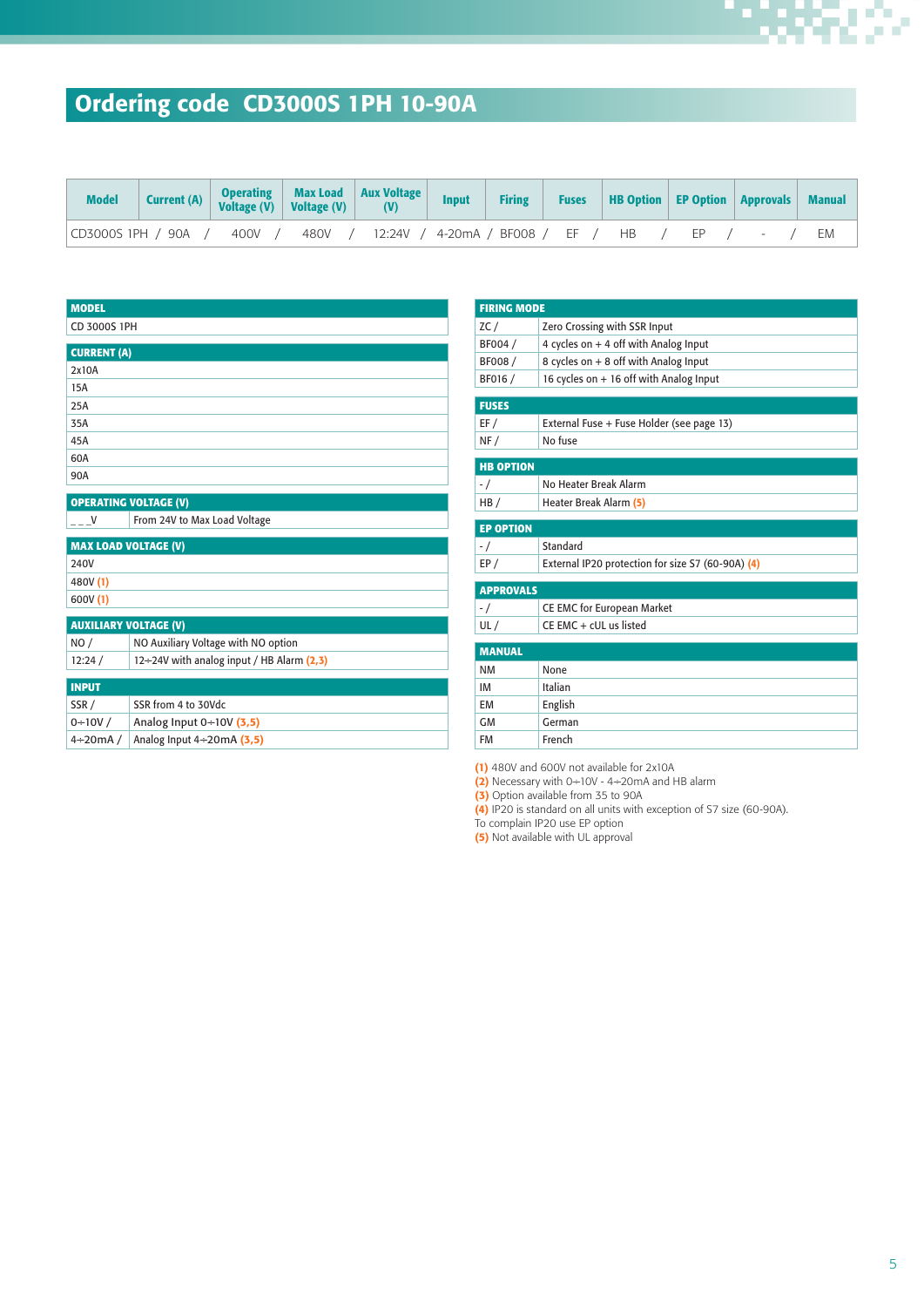# **CD 3000S 2PH FROM 10A TO 90A**



### General description

- CD3000S 2PH two leg switching three wire load star or delta resistive loads or infrared lamps up to 90A
- Fully isolated from power
- Zero crossing firing available with logic input signal (SSR)
- Constant current drain with SSR input
- Analog input 4÷20mA or 0÷10V with burst firing 4, 8 or 16 cycle at 50% power demand, is available as an option from 35A to 90A
- Heater break alarm (HB) to diagnostic partial or total load failure and short circuit on thyristor, is available as an option from 35A to 90A
- Side by side mounting
- Special design for heatsink with high dissipation
- IP20 protection
- Comply with EMC specification CE and cUL

## Technical Specification

| <b>Voltage power supply</b>     | 24V min, 480V Max, 600V on request                                                                                                            |
|---------------------------------|-----------------------------------------------------------------------------------------------------------------------------------------------|
| <b>Input Signal</b>             | SSR (OFF state $\leq$ 1Vdc ON = 4 $\div$ 30 Vdc) is standard up to 90A included.                                                              |
|                                 | Analog input $4\div 20$ mA and $0\div 10V$ is available from 35A (included) to 90A (included)                                                 |
| <b>Firing</b>                   | Zero crossing ZC; Burst Firing $4/8/16$ with $4\div 20$ mA or 0 $\div 10V$ with 12 $\div 24V$ aux. power supply                               |
| <b>Auxiliary Voltage Supply</b> | See CD3000-1PH ordering code power consumption 10Va                                                                                           |
| <b>Fan Voltage Supply</b>       | 230V $\pm$ 15% standard f(110V on request opt., if current $\geq$ 75A)                                                                        |
| <b>Heater Break Alarm</b>       | Discrimination better than 20%.                                                                                                               |
|                                 | Circuit microprocessor based to diagnose partial or total load failure and short circuit on Thyristor.                                        |
|                                 | Latching alarm plus reset.                                                                                                                    |
|                                 | Relay output 1A at 230V.                                                                                                                      |
|                                 | Automation calibration of one or more unit at the same time using a dedicated digital input or using for each unit the<br>calibration button. |
| <b>Approvals</b>                | Comply with EMC; cULus available as an option on basic units                                                                                  |
| <b>Mounting</b>                 | Din rail mounting up to 90A included                                                                                                          |
| <b>Operating Temperature</b>    | $0+40^{\circ}$ up to 90A included (for higher temperature see the derating curve)                                                             |

### Current derating as function of cabinet temperature

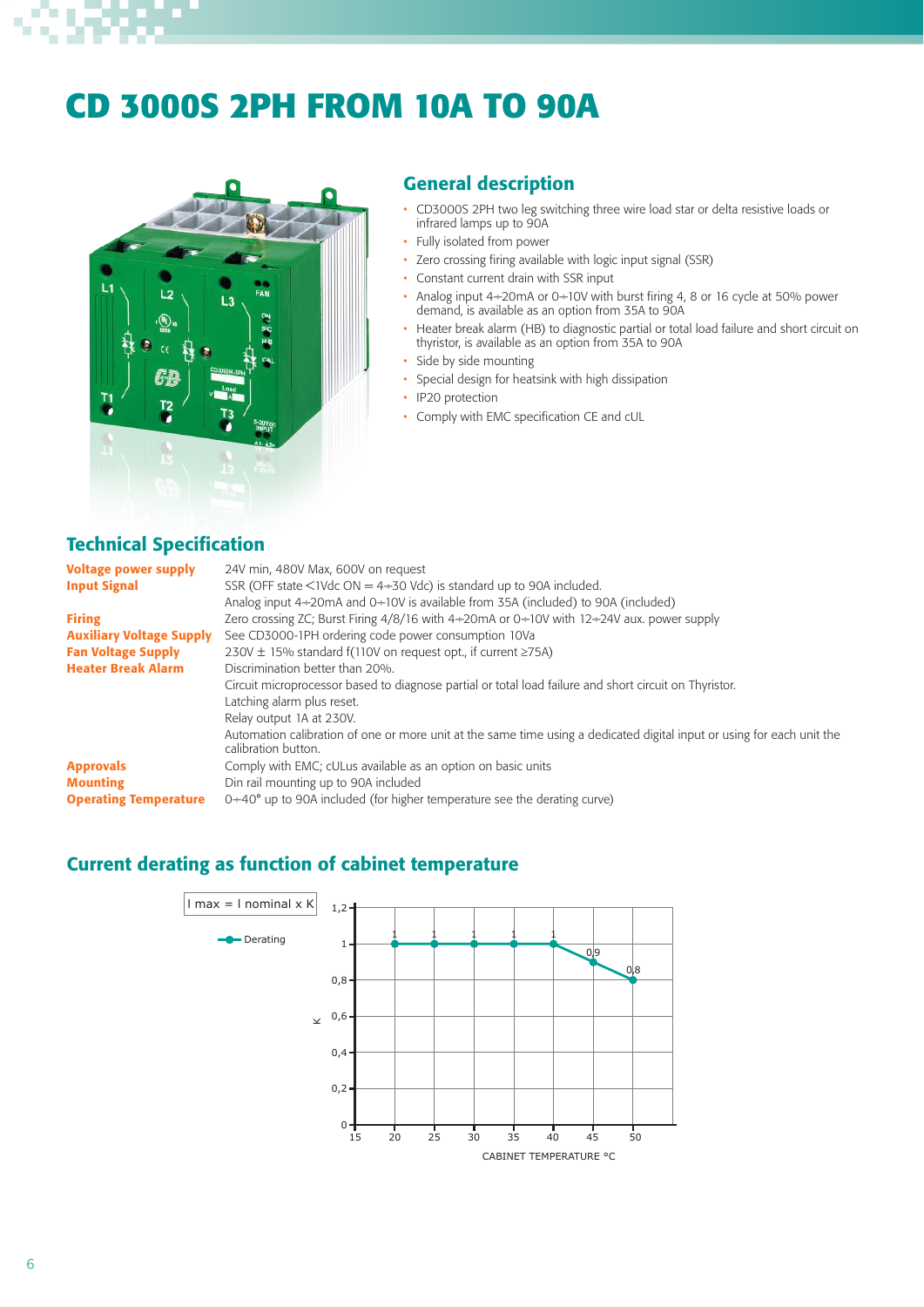

# **OPTIONS FEATURES AND SPECIAL DETAILS**

### Heater Break Alarm (HB)



Few second to set and calibrate all the units

- Microprocessor based circuit
- Self learning of current set, via external command or push button on front unit
- Load break diagnostic with alarm latch
- Partial load failure detection of each leg
- Thyristor short circuit diagnostic
- Alarm reset function and possibility to auto reset the alarm if the normal working condition is restored
- Alarm output with free voltage contact
- Available from 35A÷90A incl.
- Full insulation between SSR output coming from controller/multi loop and power supply, no common zero in our unit
- Easy and fast substitution/calibrate of the unit (also not expert people can do it easy)
- Available also with analogic input from 35A÷90A incl.

#### Burst Firing (BF)



This firing performed in digital mode in our unit gives a lot advantage because switch thyristor faster than normal ZC and at the same time without EMC interferences.

Analog input is necessary for BF and can be decided how many complete cycles we want at 50% of power demand.

On CD3000S this value can be 4, 8, 16.

To have a better resolution use REVEX series, where the BF value can be implemented from 1 to 255 complete cycles doing the firing less or more fast.

#### Analog Input and Burst Firing

- Analog input is available from 35A to 100A with CE mark only
- Burst Firing is selectable with link jumper between BF 4-8-16
- Heater break alarm is available as an option
- Possibility to choose between 4÷20mA or 0÷10V input

#### HB with external current transformer



- Possibility to turn around the wire on the current transformer if the nominal current is smaller compared the ones detectable by current transformer. Es: 3A with a CT of 50A
- Two CT (included on basic price of HB option)
- CT with metallic clips for horizontal DIN rail mounting (opt.)
- CT with platic for vertical DIN rail mounting (opt.)

#### APPLICATION AND FOCUS ON

- Chiller application
- Autoclaves
- Furnaces • Extrusion lines
- Dryers
	- Climatic chambers
- Infrared lamps and curing units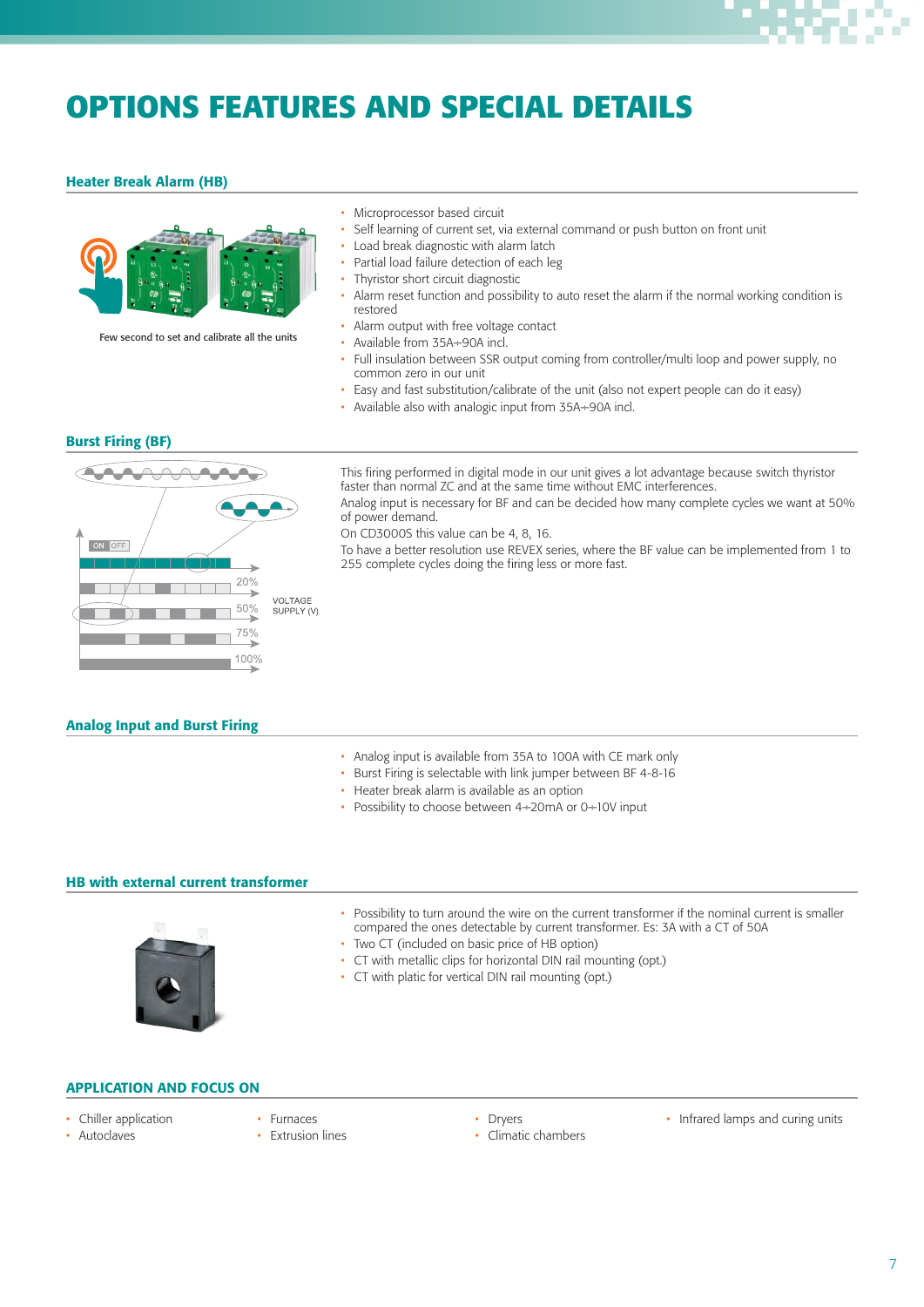# **CD3000S 2PH SIZE AND DIMENSIONS**







SO H 120 x W 30 x D 120 - 0,33 kg S1 H 120 x W 60 x D 120 - 0,70 kg S4 H 120 x W 117 x D 123 - 1,15 kg



S7 H 120 x W 117 x D 159 - 1,65 kg



S8 H 138 x W 117 x D 159 - 2,10 kg

# Size and options

| Current | Size           | Cooling | IP <sub>20</sub> |
|---------|----------------|---------|------------------|
| 10A     | S <sub>0</sub> | Natural | Standard         |
| 15-25A  | S1             | Natural | Standard         |
| 35A     | S4             | Natural | Standard         |
| 45A     | S7             | Natural | Option           |
| 75-90A  | S <sub>8</sub> | $+$ Fan | Option           |

## Input features and Heater Break

| Input Signal  | Input Detail                | On Condition      | Off Condition | Heater Break (Option)       |
|---------------|-----------------------------|-------------------|---------------|-----------------------------|
| <b>SSR</b>    | 20mA constant current drain | $\geq$ 4V max 30V | $\leq$ 1V     | HB is available from 35-90A |
| $4\div 20$ mA | Impedance $100\Omega$       |                   |               | HB is available from 35-90A |
| $0+10V$       | Impedance $100\Omega$       |                   |               | HB is available from 35-90A |

12÷24Vac-dc Auxiliary power supply is requested with 4÷20mA or 0÷10V input or opz. HB

# Output features (Power device)

| Current<br>A | Voltage Range  | 480V | Ripetitive Peak<br>Reverse Voltage<br>600V | Latching<br>current<br>(mAeff) | Max Peak<br>one cycle<br>(10 msec) | Leckage<br>current<br>(mAeff) | $I2T$ value for<br>fusig<br>$tp=10$ msec | Frequency<br>range Hz | SCR power<br>$loss$ *<br>⊫lnom W for<br>each phase | Isolation<br>voltage<br>Vac |
|--------------|----------------|------|--------------------------------------------|--------------------------------|------------------------------------|-------------------------------|------------------------------------------|-----------------------|----------------------------------------------------|-----------------------------|
| 10A          | $24 \div 480V$ | 1200 | <b>NA</b>                                  | 150                            | 230                                | 15                            | 610                                      | $47 + 70$             | 36                                                 | 2500                        |
| 15A          | $24 \div 480V$ | 1200 | <b>NA</b>                                  | 150                            | 230                                | 15                            | 610                                      | $47 \div 70$          | 36                                                 | 2500                        |
| 25A          | $24 \div 600V$ | 1200 | <b>NA</b>                                  | 150                            | 230                                | 15                            | 610                                      | $47 + 70$             | 60                                                 | 2500                        |
| 35A          | $24 \div 600V$ | 1200 | 1600                                       | 250                            | 600                                | 15                            | 1800                                     | $47 \div 70$          | 88                                                 | 2500                        |
| 45A          | $24 \div 600V$ | 1200 | 1600                                       | 250                            | 1000                               | 15                            | 4750                                     | $47 + 70$             | 108                                                | 2500                        |
| 75A          | $24 \div 600V$ | 1200 | 1600                                       | 450                            | 1350                               | 15                            | 8830                                     | $47 \div 70$          | 180                                                | 2500                        |
| 90A          | $24 \div 600V$ | 1200 | 1600                                       | 450                            | 2000                               | 15                            | 19100                                    | $47 + 70$             | 240                                                | 2500                        |

\* Power Loss Thyristor + Fuse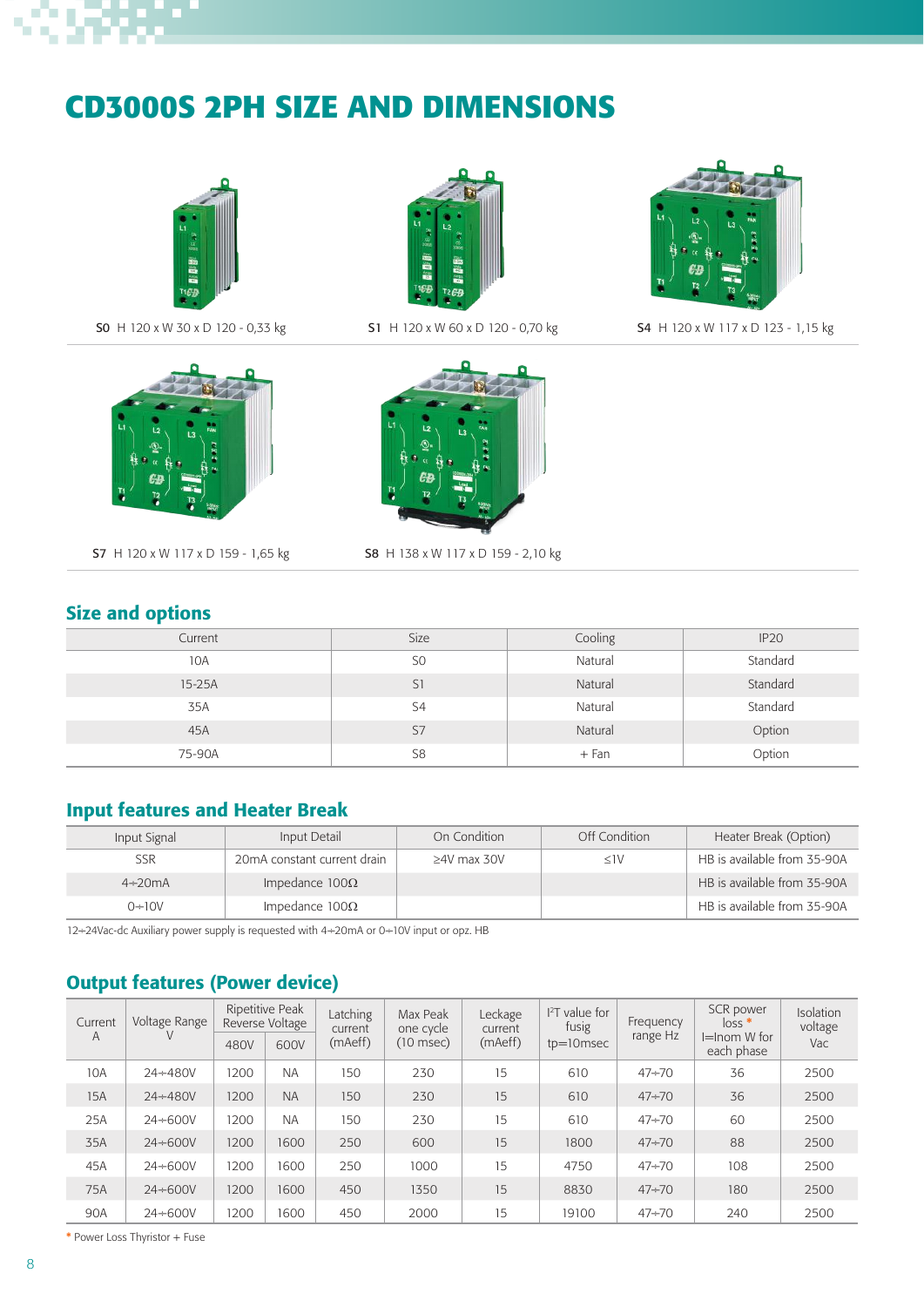# Ordering code CD3000S 2PH 10-90A

| <b>Model</b>      |  | Current (A) Operating Max Load Aux Voltage Input           | <b>Firing</b> | <b>Fuses</b>   HB Option   EP Option   Approvals   Manual |  |    |
|-------------------|--|------------------------------------------------------------|---------------|-----------------------------------------------------------|--|----|
| CD3000S 2PH / 75A |  | 400V / 480V / 12:24V / 4-20mA / BF008 / EF / HB / EP / - / |               |                                                           |  | EM |

| <b>OPERATING VOLTAGE (V)</b>               |
|--------------------------------------------|
| From 24V to Max Load Voltage               |
| <b>MAX LOAD VOLTAGE (V)</b>                |
|                                            |
|                                            |
|                                            |
| <b>AUXILIARY VOLTAGE (V)</b>               |
| NO Auxiliary Voltage with NO option        |
| 12÷24V with analog input or HB Alarm (2,3) |
|                                            |
| SSR from 4 to 30Vdc                        |
| Analog Input $0+10V$ (3,5)                 |
| Analog Input $4\div 20$ mA (3,5)           |
|                                            |

| <b>FIRING MODE</b>         |                                                             |
|----------------------------|-------------------------------------------------------------|
| ZC/                        | Zero Crossing with SSR Input                                |
| BF004 /                    | 4 cycles on $+$ 4 off with Analog Input                     |
| BF008 /                    | 8 cycles on + 8 off with Analog Input                       |
| BF016 /                    | 16 cycles on + 16 off with Analog Input                     |
| <b>FUSES &amp; OPTIONS</b> |                                                             |
| EF/                        | External Fuse + fuse Holder (see page 13)                   |
| NF/                        | No fuse                                                     |
| <b>HB OPTION</b>           |                                                             |
| $-$ /                      | No Heater Break Alarm                                       |
| HB/                        | Heater Break Alarm (5)                                      |
| <b>FAN</b>                 |                                                             |
| $-1$                       | No Fan (unit <75A) - Fan 230V (Unit ≥75A)                   |
| 110VFAN/                   | Fan 110V (≥75A)                                             |
| <b>EP OPTION</b>           |                                                             |
| $-$ /                      | Standard                                                    |
| EP/                        | External IP20 protection for size S7 and S8 (45-75-90A) (4) |
| <b>APPROVALS</b>           |                                                             |
| - /                        | CE EMC for European Market                                  |
| UL/                        | CE EMC + cUL us listed                                      |
| <b>MANUAL</b>              |                                                             |
| <b>NM</b>                  | None                                                        |
| <b>IM</b>                  | Italian                                                     |
| <b>EM</b>                  | English                                                     |
| <b>GM</b>                  | German                                                      |
|                            |                                                             |
| FM                         | French                                                      |

(1) For 10A 600V cUL us not available

 $(2)$  Necessary with 0÷10V - 4÷20mA or HB alarm

(3) Option available from 35 to 90A

(4) IP20 is standard on all units with exception of S7 and S8 size (45-75-90A).

To complain IP20 use EP option (5) Not available with UL approval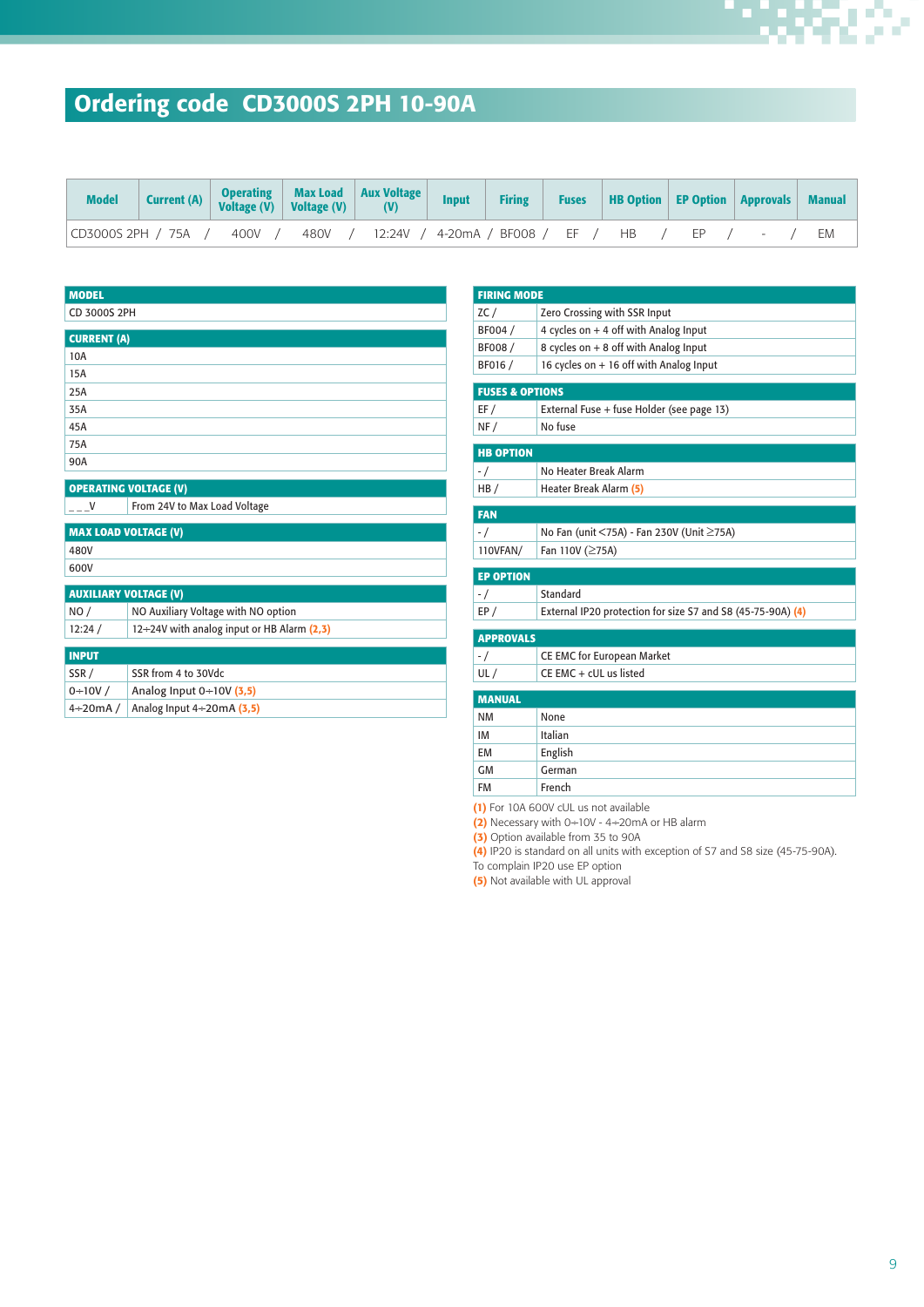# **CD 3000S 3PH FROM 15A TO 90A**



## General description

- CD3000S 3PH is a three leg switching three wire resistive load
- Up to 90A
- Fully isolated from power
- Applicable for resistive loads
- Zero crossing firing
- Logic input signal SSR
- Constant current drain
- Side by side packaging
- Special design for heatsink with high dissipation
- IP20 protection
- Comply with EMC specification

### Technical Specification

**Voltage power supply** 24V min, 480V Max, 600V on request **Input Signal** SSR (OFF state  $\lt$ 1Vdc ON = 4 $\div$ 30 Vdc) firing. Firing **Exercise 2** Zero crossing ZC **Auxiliary Voltage Supply** 10Va power consumption Fan Voltage Supply  $230V \pm 15\%$ Approvals **Approvals** Comply with EMC; cULus available as an option **Mounting** Din rail mounting up to 90A **Operating Temperature** 0÷40° up to 90A included (for higher temperature see the derating curve)

## Current derating as function of cabinet temperature

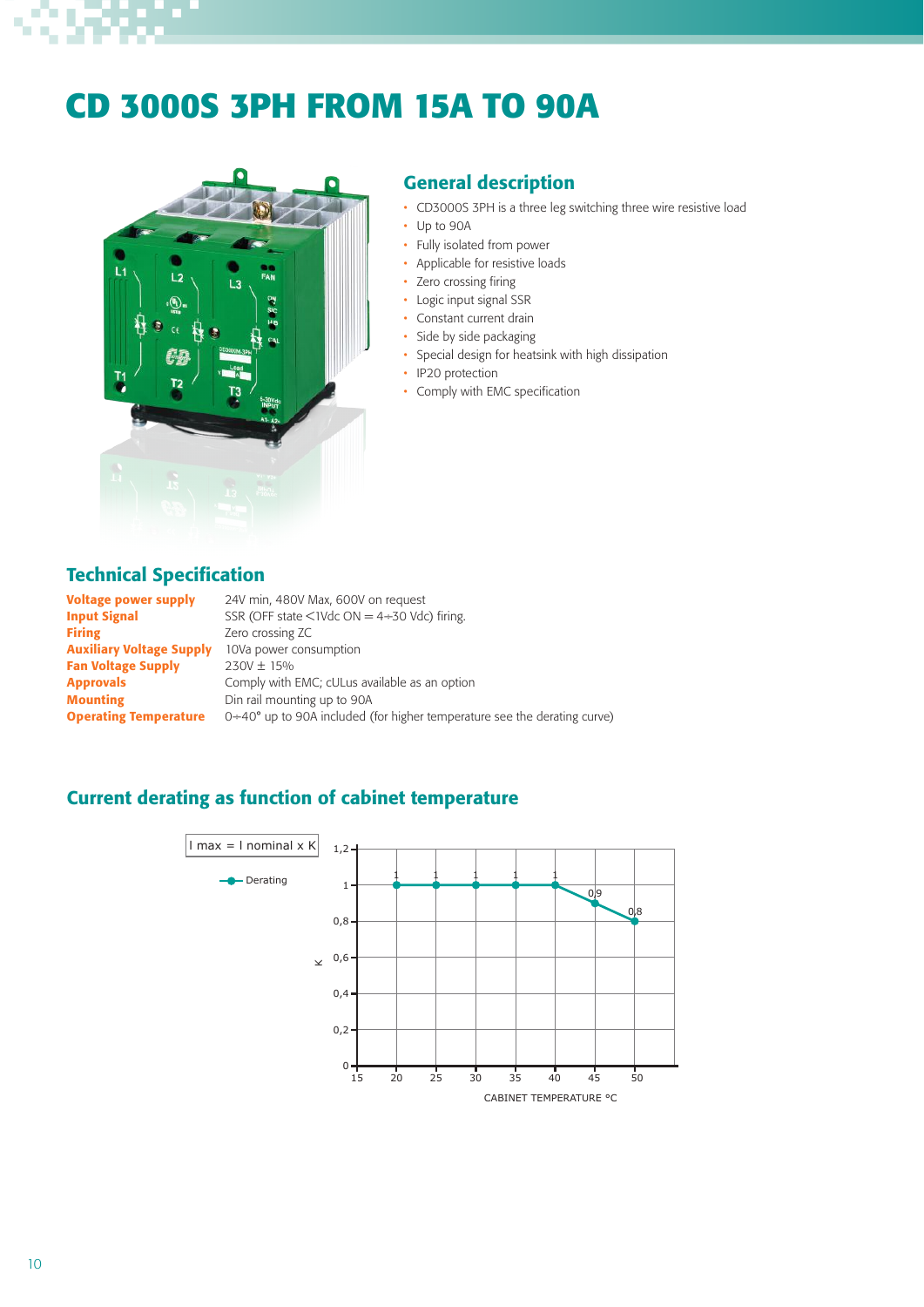# **CD3000S 3PH SIZE AND DIMENSIONS**





**S2** H 120 x W 92 x D 120 - 1,05 kg **S4** H 120 x W 117 x D 123 - 1,15 kg **S6** H 138 x W 117 x D 123 - 1,80 kg





S8 H 138 x W 117 x D 159 - 2,10 kg

## Size and options

| Current | Size           | Cooling | IP <sub>20</sub> |
|---------|----------------|---------|------------------|
| 15A     | S <sub>2</sub> | Natural | Standard         |
| 30A     | S <sub>4</sub> | Natural | Standard         |
| 45A     | S <sub>6</sub> | $+Fan$  | Standard         |
| 60A     | S <sub>8</sub> | $+Fan$  | Option           |
| 75A     | S <sub>8</sub> | $+Fan$  | Option           |
| 90A     | S <sub>8</sub> | $+Fan$  | Option           |

# Input features

| Input Signal | Input Detail | On Condition      | Off Condition |
|--------------|--------------|-------------------|---------------|
| SSK          | 20mA MAX     | $\geq$ 4V max 30V | _             |

For 230V select (200V to 260V); for 460V select (330V to 500V)

# Output features (Power device)

| Current | Voltage Range  |      | Ripetitive Peak<br>Reverse Voltage | Latching<br>current | Max Peak<br>one cycle | Leckage<br>current | $I2T$ value for<br>fusig | Frequency<br>range Hz | SCR power<br>$loss$ *<br>$I =$ Inom W for | Isolation<br>voltage |  |
|---------|----------------|------|------------------------------------|---------------------|-----------------------|--------------------|--------------------------|-----------------------|-------------------------------------------|----------------------|--|
| A       |                | 480V | 600V                               | (mAeff)             | $(10$ msec)           | (mAeff)            | $tp=10$ msec             |                       | each phase                                | Vac                  |  |
| 15A     | $24 + 480V$    | 1200 | <b>NA</b>                          | 150                 | 230                   | 15                 | 610                      | $47 + 70$             | 54                                        | 2500                 |  |
| 30A     | $24 \div 600V$ | 1200 | 1600                               | 250                 | 600                   | 15                 | 1800                     | $47 \div 70$          | 108                                       | 2500                 |  |
| 45A     | $24 \div 600V$ | 1200 | 1600                               | 250                 | 600                   | 15                 | 1800                     | $47 + 70$             | 162                                       | 2500                 |  |
| 60A     | $24 \div 600V$ | 1200 | 1600                               | 450                 | 1000                  | 15                 | 4750                     | $47 \div 70$          | 216                                       | 2500                 |  |
| 75A     | $24 \div 600V$ | 1200 | 1600                               | 450                 | 1540                  | 15                 | 11300                    | $47 \div 70$          | 270                                       | 2500                 |  |
| 90A     | $24 \div 600V$ | 1200 | 1600                               | 450                 | 2000                  | 15                 | 19100                    | $47 \div 70$          | 324                                       | 2500                 |  |

\* Power Loss Thyristor + Fuse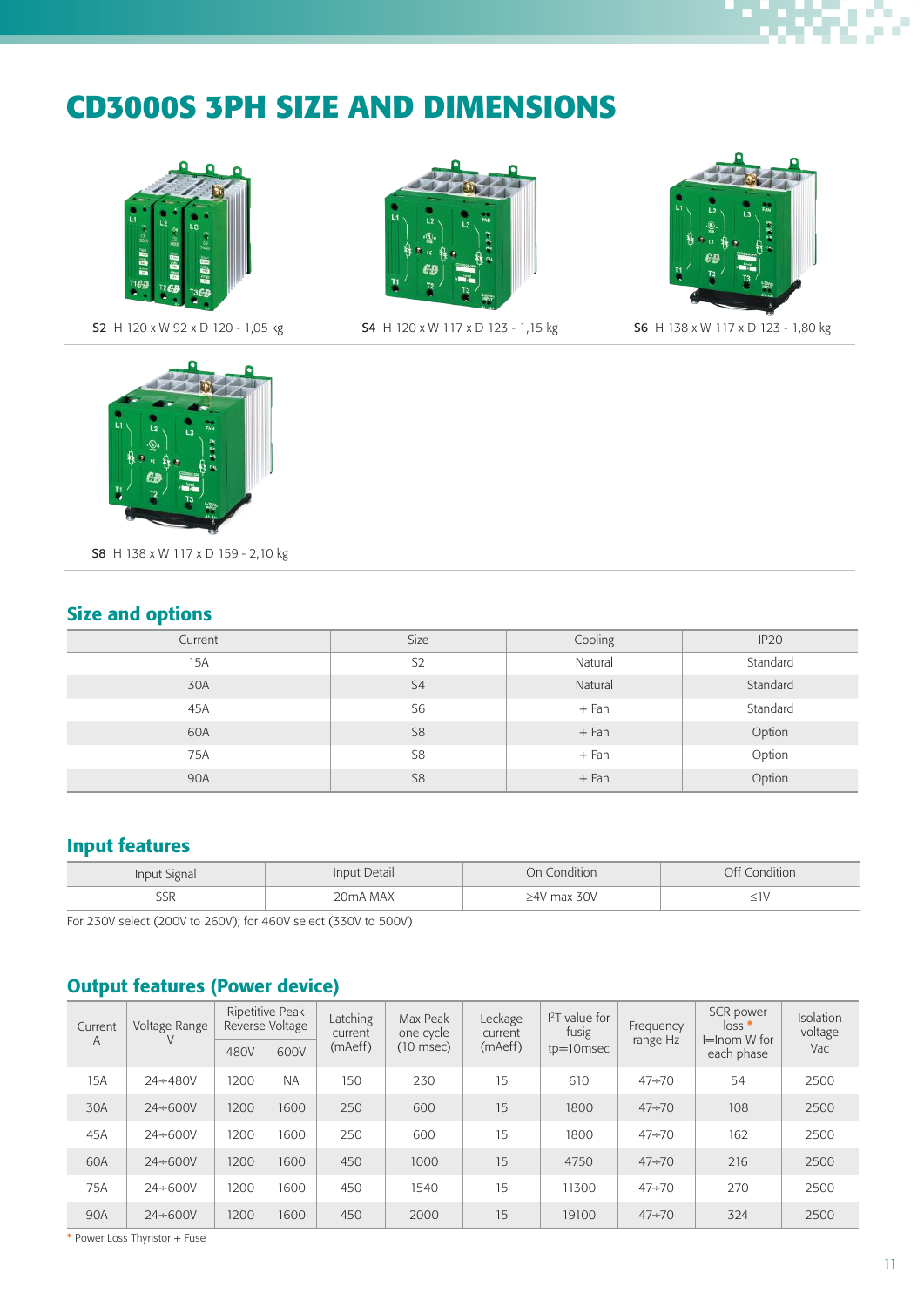

# Ordering code CD3000S 3PH 15-90A

| Model                                                           |  | Current (A) Operating Max Load Aux<br>Voltage (V) Voltage (V) Voltage (V) Voltage (V) Input |  |  | <b>Firing</b> | <b>Fuses</b> | Fan |  | <b>EP Option   Approvals  </b> | <b>Manual</b> |
|-----------------------------------------------------------------|--|---------------------------------------------------------------------------------------------|--|--|---------------|--------------|-----|--|--------------------------------|---------------|
| CD3000S 3PH / 90A / 400V / 480V / NO / SSR / ZC / EF / - / EP / |  |                                                                                             |  |  |               |              |     |  | $\mathbf{U}$ /                 | EM            |

| <b>MODEL</b>                 |                                     |
|------------------------------|-------------------------------------|
| CD 3000S 3PH                 |                                     |
| <b>CURRENT (A)</b>           |                                     |
| 15A                          |                                     |
| 30A                          |                                     |
| 45A                          |                                     |
| 60A                          |                                     |
| 75A                          |                                     |
| 90A                          |                                     |
|                              | <b>OPERATING VOLTAGE (V)</b>        |
| $---V$                       | From 24V to Max Load Voltage        |
| <b>MAX LOAD VOLTAGE (V)</b>  |                                     |
| 480V                         |                                     |
| 600V                         |                                     |
| <b>AUXILIARY VOLTAGE (V)</b> |                                     |
| NO/                          | NO Auxiliary Voltage with NO option |
| <b>INPUT</b>                 |                                     |
| SSR/                         | <b>SSR</b>                          |

| <b>FIRING MODE</b> |                                                   |
|--------------------|---------------------------------------------------|
| ZC/                | <b>Zero Crossing</b>                              |
|                    |                                                   |
| <b>FUSES</b>       |                                                   |
| EF/                | External Fuse + fuse Holder (see page 13)         |
| NF/                | No fuse                                           |
|                    |                                                   |
| <b>FAN</b>         |                                                   |
| $-1$               | No Fan (unit <45A) - Fan 230V (Unit ≥45A)         |
| 110VFAN /          | Fan 110V (≥45A)                                   |
|                    |                                                   |
| <b>EP OPTION</b>   |                                                   |
| $-$ /              | Standard                                          |
| EP/                | External IP20 protection for size S8 (45-90A) (1) |
|                    |                                                   |
| <b>APPROVALS</b>   |                                                   |
| $-$ /              | CE EMC for European Market                        |
| UL/                | CE EMC + cUL us listed                            |
|                    |                                                   |
| <b>MANUAL</b>      |                                                   |
| <b>NM</b>          | None                                              |
| IM                 | Italian                                           |
| <b>EM</b>          | English                                           |
| <b>GM</b>          | German                                            |
| <b>FM</b>          | French                                            |

(1) IP20 is standard on all units with exception of S8 size (45-90A). To complain IP20 use EP option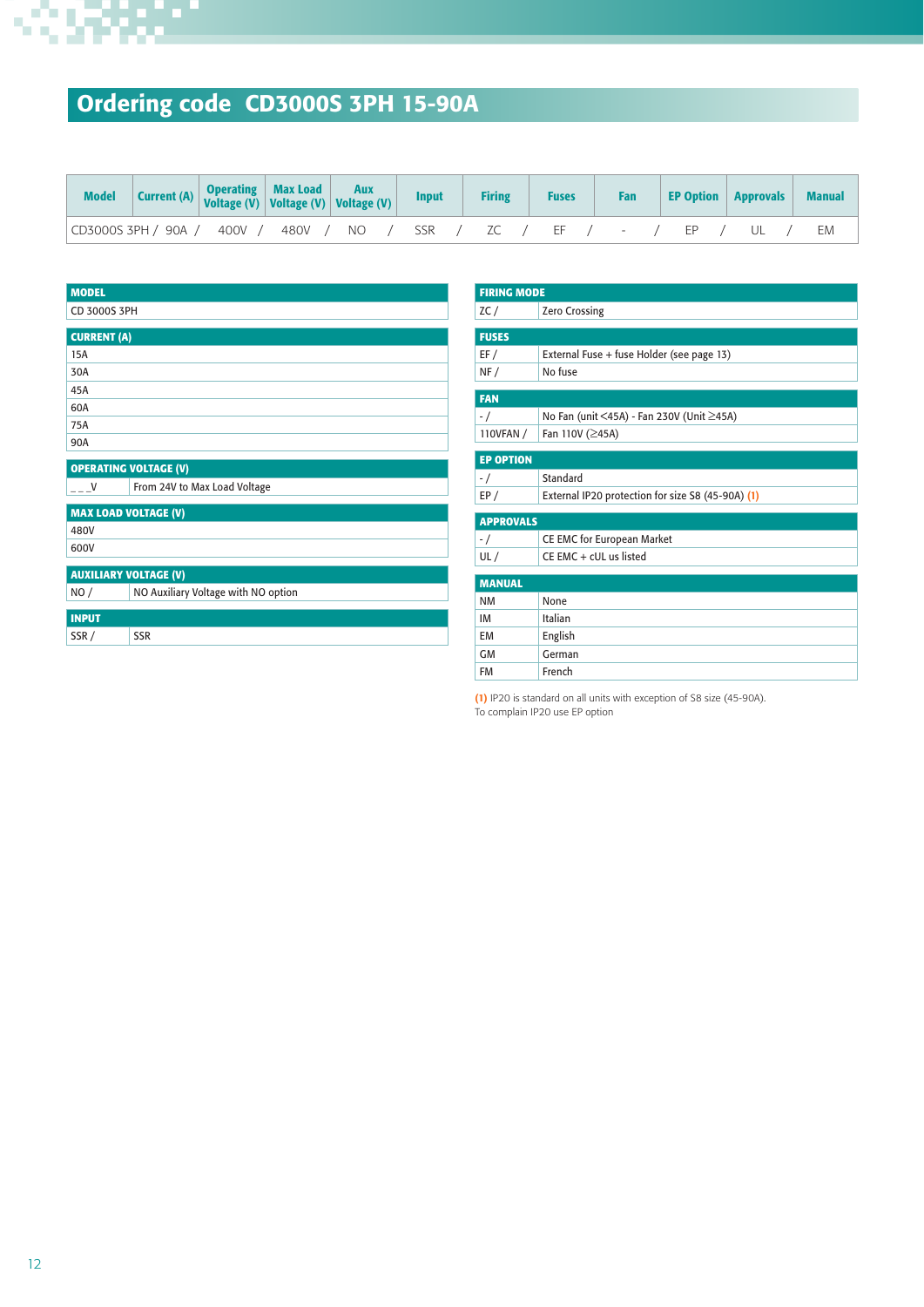# **DIN-RAIL MOUNT SEMICONDUCTOR FUSES**

### Protection for your CD 1-2-3 PH Solid State power controllers

For efficient protection of your CD300S 1-2-3PH solid state power controller, use semiconductor fuses to ensure a long life.

To safeguard your Power Controllers CD Automation offers Fuse and Fuse holders correctly sized to protect the thyristors.

All Fuses should be rated at 25% more than Power Controller rating. The semiconductor <sup>[2</sup>t should be 30% less than Power Controller <sup>[2</sup>t]. Semiconductor Fuses are classified for UL as additional protection for semiconductor.

They are not approved for branch circuit protection.



5 86 п

 $\overline{\mathbf{x}}$ 

58 17,8

37

Ċ

4





|             |            |               | <b>FUSE</b>      |                    |                     | <b>FUSE HOLDER</b> |           | <b>THYRISTOR UNIT TYPE</b> |        |
|-------------|------------|---------------|------------------|--------------------|---------------------|--------------------|-----------|----------------------------|--------|
|             | Amp Rating | $Pt$ (A2 Sec) | Code             | <b>Diameter</b>    | Length              | Code               | 1PH       | 2PH                        | 3PH    |
| version     | 32         | 600           | FU1038/32A       | 10,3               | 38                  | FFH1038/32A        | 10-15-25A | 10-15-25A                  | 15A    |
|             | 50         | 2000          | FU1451/50A       | 14                 | 51                  | FFH1451/50A        | 35-45A    | 35-45A                     | 30-45A |
| <u>უ</u>    | 80         | 6550          | FU2258/80A       | 22                 | 58                  | FFH2258/80A        | 60A       |                            | 60A    |
|             | 100        | 13500         | FU2258/100A      | 22                 | 58                  | FFH2258/100A       |           | 75A                        | 75A    |
|             | 125        | 14000         | FU2258/125A      | 22                 | 58                  | FFH2258/125A       | 90A       | 90A                        | 90A    |
|             |            |               |                  |                    |                     |                    |           |                            |        |
|             |            |               | <b>FUSE</b>      | <b>FUSE HOLDER</b> | THYRISTOR UNIT TYPE |                    |           |                            |        |
|             | Amp Rating | $Pt$ (A2 Sec) | Code             | Diameter           | Length              | Code               | 1PH       | 2PH                        | 3PH    |
| cUL Version | 32         | 600           | <b>FWC32A10F</b> | 10,3               | 38                  | FFH1038/32A        | 10-15-25A | 10-15-25A                  | 15A    |
|             | 50         | 1800          | FWP50A14F        | 14                 | 51                  | FFH1451/50A        | 35-45A    | 35-45A                     | 30-45A |
|             | 80         | 6600          | FWP80A22F        | 22                 | 58                  | FFH2258/100A       | 60A       |                            | 60A    |
|             | 100        | 6970          | CPURQ27x60/125   | 22                 | 58                  | FFH2258/125A       | 90A       | 75-90A                     | 75-90A |





Agency Approval and Regulatory: cULus 508 Listed File E231578; cUL® Listed to C22.2 No. 14; CE EMC Directive 2014-30-EU, EN 60947-4-3 Class A Emissions; CE Safety Directive 2014-35-EU, EN 60947-4-1, -4-3; RoHS 2011-65-EU;